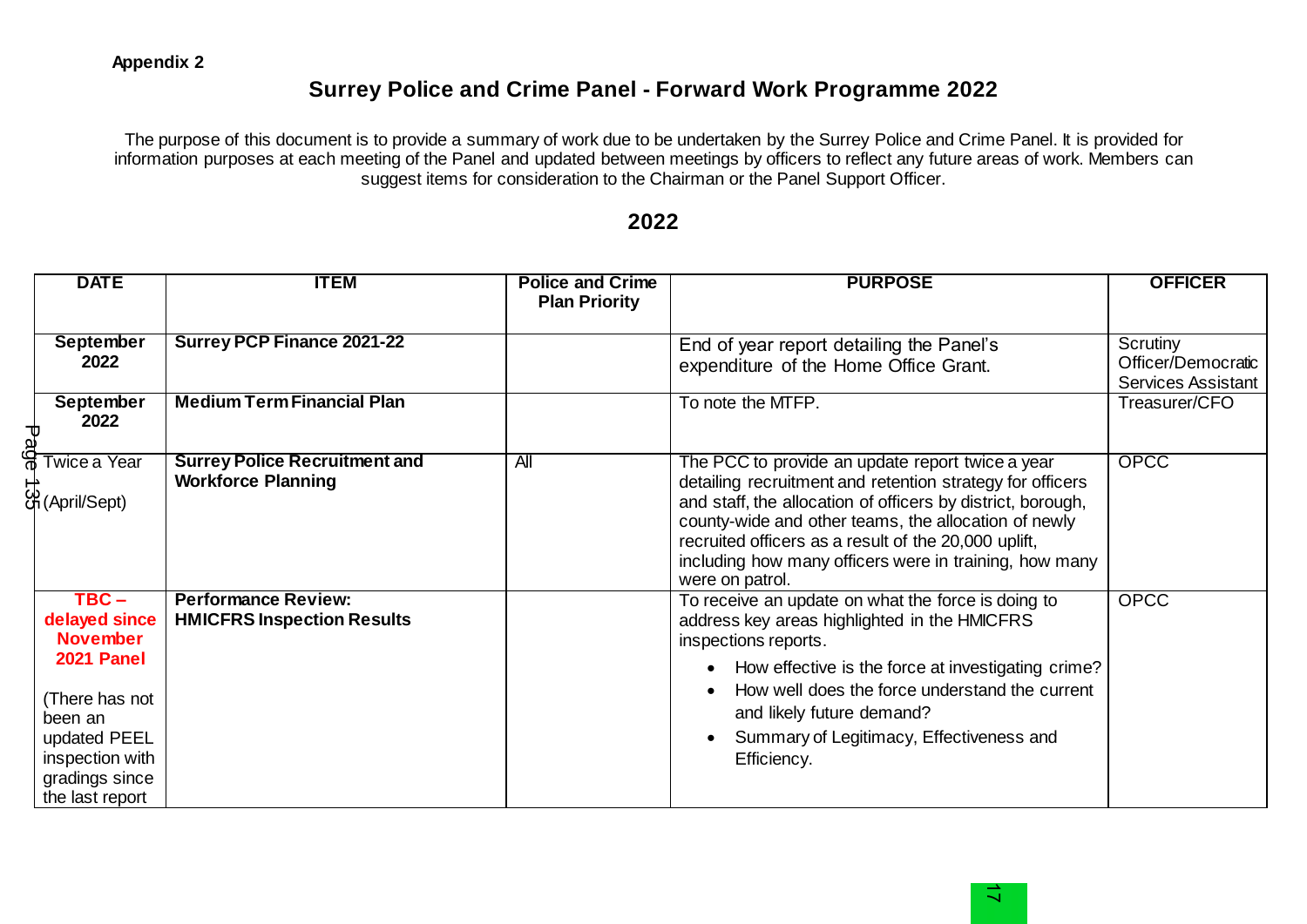# **Appendix 2**

| to the panel in |                                 | Summary of PCC's responses to reports published by    |
|-----------------|---------------------------------|-------------------------------------------------------|
| November        |                                 | Her Majesty's Inspectorate of Constabulary and Fire & |
| 2020, next      |                                 | Rescue Services (HMICFRS) about Surrey Police.        |
| report          |                                 |                                                       |
| expected in     |                                 |                                                       |
| summer 2022)    |                                 |                                                       |
|                 | Standing Items - see list below |                                                       |

| to the panel in<br>November<br>2020, next<br>report<br>expected in<br>summer 2022) |                                 | Summary of PCC's responses to reports published by<br>Her Majesty's Inspectorate of Constabulary and Fire &<br>Rescue Services (HMICFRS) about Surrey Police. |                |
|------------------------------------------------------------------------------------|---------------------------------|---------------------------------------------------------------------------------------------------------------------------------------------------------------|----------------|
|                                                                                    | Standing Items - see list below |                                                                                                                                                               |                |
|                                                                                    |                                 |                                                                                                                                                               |                |
| <b>DATE</b>                                                                        | <b>ITEM</b>                     | <b>PURPOSE</b>                                                                                                                                                | <b>OFFICER</b> |

| <b>DATE</b>   | <b>ITEM</b>                                                                                                                                                                                                                                                 | <b>Police and</b><br><b>Crime Plan</b><br><b>Priority</b> | <b>PURPOSE</b>                                                                                                                            | <b>OFFICER</b>                                  |
|---------------|-------------------------------------------------------------------------------------------------------------------------------------------------------------------------------------------------------------------------------------------------------------|-----------------------------------------------------------|-------------------------------------------------------------------------------------------------------------------------------------------|-------------------------------------------------|
| November 2022 | <b>Budget Update</b><br>(Twice per year – Feb & Nov)<br>• Surrey Police Group Financial<br>Report for Month Six Financial<br>Year 2022/23<br>Office of the Police and Crime<br><b>Commissioner Financial Report for</b><br>Month Six Financial Year 2022/23 |                                                           | As agreed at the precept setting meeting on 6<br>February 2013, to allow the Panel to have<br>oversight of the latest financial position. | Johanna Burne /<br><b>Chief Finance Officer</b> |
|               | <b>Police and Crime Plan Update</b><br>(Twice yearly – April/Nov)                                                                                                                                                                                           |                                                           | To consider progress made against the agreed<br>Police and Crime Plan.                                                                    | <b>OPCC</b>                                     |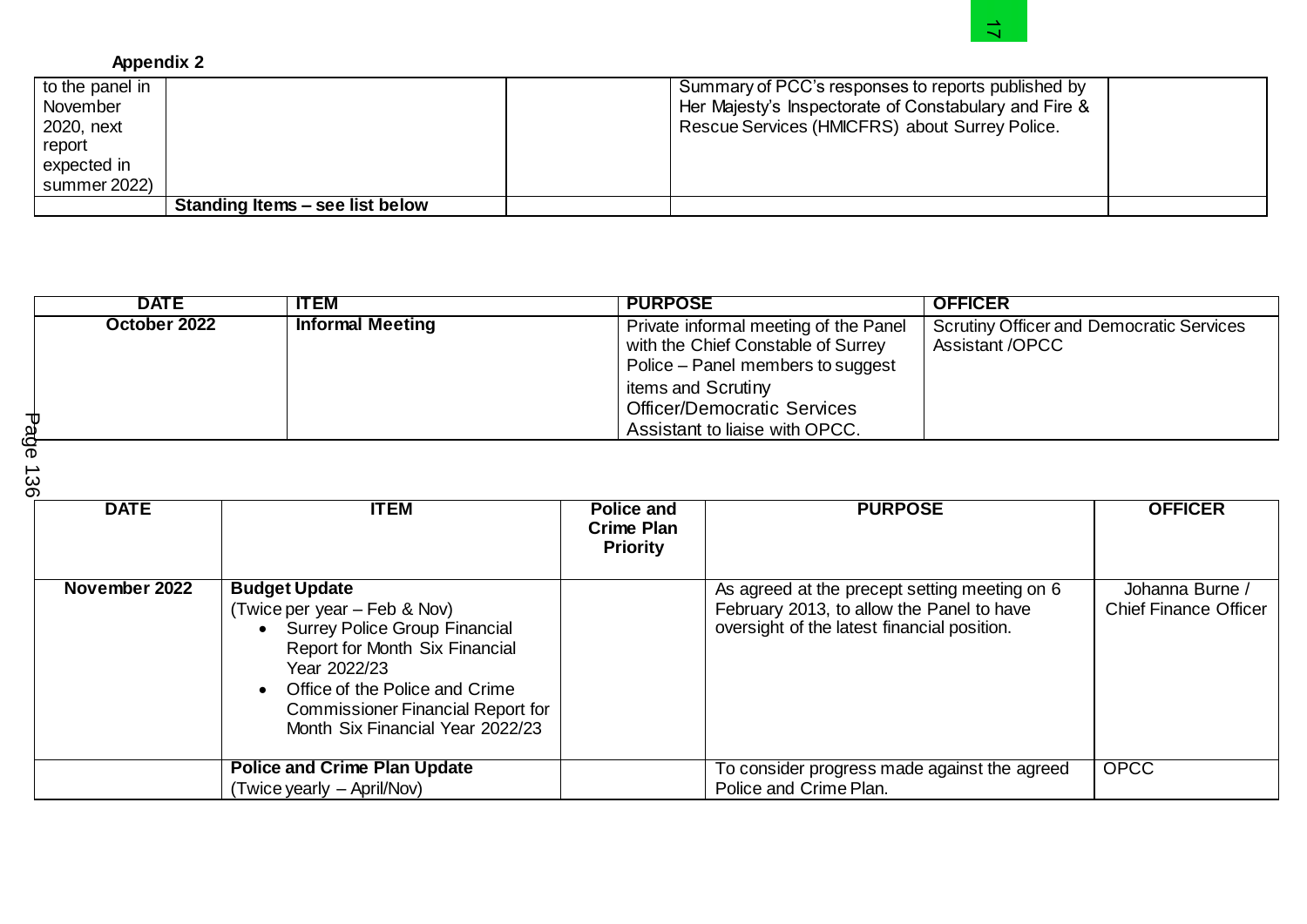## **Appendix 2**

|        | <b>Performance Review:</b><br><b>HMICFRS Inspection Results</b> | To receive an update on what the force is doing<br>to address key areas highlighted in the<br>HMICFRS inspections reports.<br>How effective is the force at investigating<br>$\bullet$<br>crime?<br>How well does the force understand the<br>$\bullet$<br>current and likely future demand?<br>Summary of Legitimacy, Effectiveness<br>$\bullet$<br>and Efficiency.<br>Summary of PCC's responses to reports<br>published by Her Majesty's Inspectorate of<br>Constabulary and Fire & Rescue Services<br>(HMICFRS) about Surrey Police. | <b>OPCC</b>                                                 |
|--------|-----------------------------------------------------------------|------------------------------------------------------------------------------------------------------------------------------------------------------------------------------------------------------------------------------------------------------------------------------------------------------------------------------------------------------------------------------------------------------------------------------------------------------------------------------------------------------------------------------------------|-------------------------------------------------------------|
| ه<br>ف | <b>Surrey PCP Budget Mid-Year Claim</b><br>2022                 | Mid-year report detailing the Panel's expenditure<br>of the Home Office Grant.                                                                                                                                                                                                                                                                                                                                                                                                                                                           | Scrutiny<br>Officer/Democratic<br><b>Services Assistant</b> |
|        | Standing Items – see list below                                 |                                                                                                                                                                                                                                                                                                                                                                                                                                                                                                                                          |                                                             |
|        |                                                                 |                                                                                                                                                                                                                                                                                                                                                                                                                                                                                                                                          |                                                             |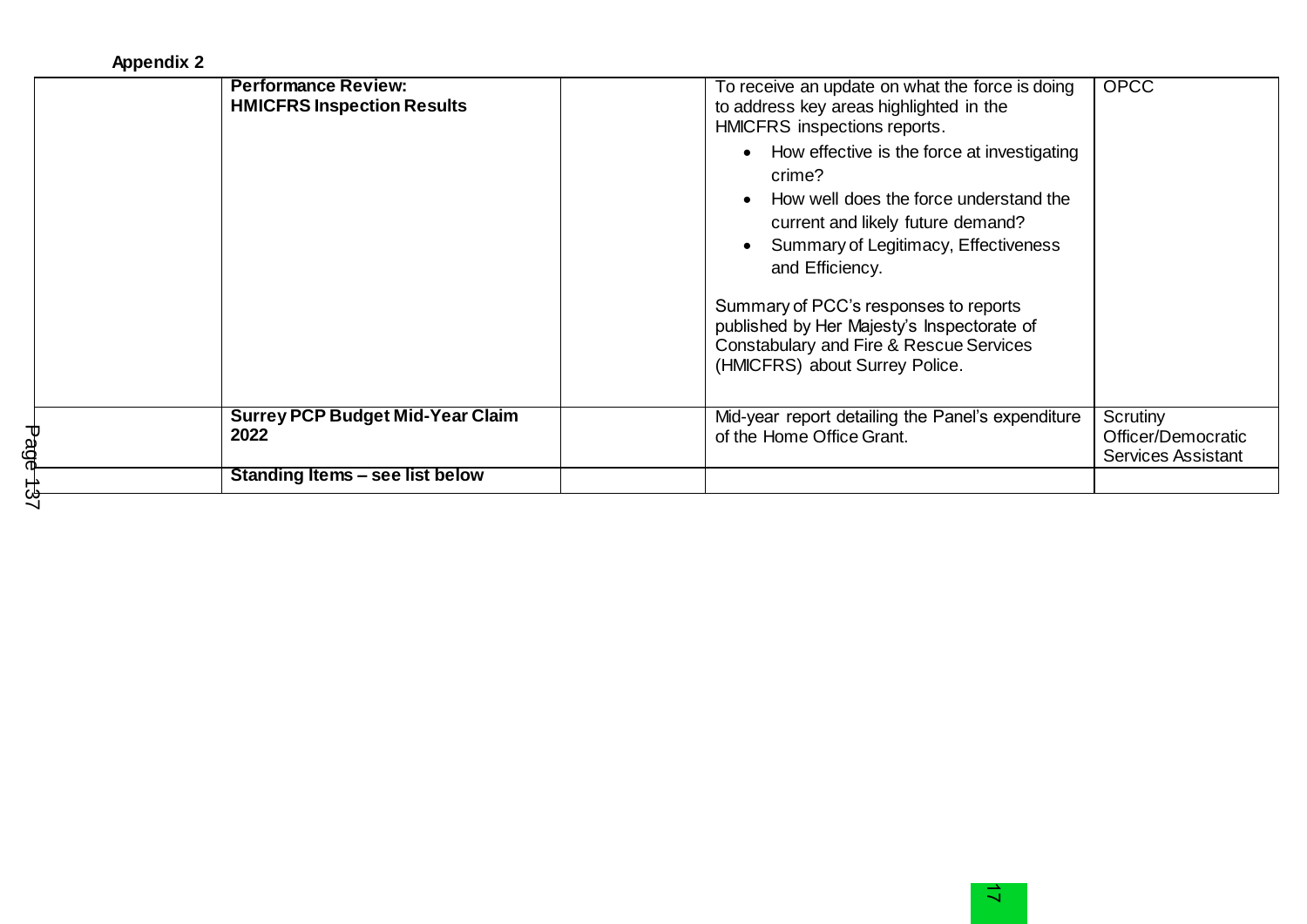|                                                                                       |                                 |                                                           | <b>STANDING ITEMS: these will appear on every agenda</b>                                                                                                                                                                                       |                                                             |
|---------------------------------------------------------------------------------------|---------------------------------|-----------------------------------------------------------|------------------------------------------------------------------------------------------------------------------------------------------------------------------------------------------------------------------------------------------------|-------------------------------------------------------------|
| Subject/Title                                                                         | <b>Dates</b>                    | <b>Police and</b><br><b>Crime Plan</b><br><b>Priority</b> | <b>Purpose</b>                                                                                                                                                                                                                                 | <b>Contact Officer</b>                                      |
| <b>PCC Forward Plan and Key</b><br><b>Decisions</b>                                   | $\overline{All}$                | $\overline{A}$                                            | To review the key decisions made by the PCC in line with the Police<br>Reform and Social Responsibility Act 2011, Section 28(6).<br>Decisions - Office of the Police and Crime Commissioner for<br>Surrey (surrey-pcc.gov.uk)                  | <b>OPCC</b>                                                 |
|                                                                                       |                                 |                                                           | To review the PCC's forward plan.                                                                                                                                                                                                              |                                                             |
| <b>Performance Meetings</b>                                                           | All                             | N/A                                                       | To consider issues raised during monthly discussions between the<br>PCC and the Chief Constable.<br>To include the web link and notice of upcoming public meetings and<br>most recent public performance report.                               | Johanna Burne -<br><b>OPCC</b>                              |
| <b>Building the Future Update</b><br>᠊ᠣ                                               | $\overline{A}$                  | n/a                                                       | A standing item to update the Panel on the future of police estates.                                                                                                                                                                           | Johanna Burne -<br><b>OPCC</b>                              |
| <b>Surrey Police Recruitment and</b><br><b>Workforce Planning Update</b><br><u>යි</u> | Twice a<br>Year<br>(April/Sept) | All                                                       | The PCC to provide an update report every three months detailing the<br>allocation of newly recruited officers as a result of the 20,000 uplift,<br>how many officers were in training and how many were on patrol.                            | Johanna Burne -<br><b>OPCC</b>                              |
| <b>Recommendations Tracker</b><br>and Forward Work<br>Programme                       | <b>All</b>                      | N/A                                                       | To monitor responses, actions and outcomes against<br>recommendations or requests for further actions. To provide a<br>summary of work due to be undertaken by the Surrey Police and<br>Crime Panel and work that has recently been completed. | Scrutiny<br>Officer/Democratic<br><b>Services Assistant</b> |
| <b>Commissioners Question</b><br>Time                                                 | $\overline{A}$                  | N/A                                                       | For the Panel to raise any issues or queries concerning crime and<br>policing in Surrey with the Commissioner - questions to be provided<br>four working days in advance.                                                                      | Scrutiny<br>Officer/Democratic<br><b>Services Assistant</b> |
| <b>Complaints</b>                                                                     | All                             | <b>N/A</b>                                                | To monitor complaints received against the PCC and / or the DPCC                                                                                                                                                                               | Scrutiny<br>Officer/Democratic<br><b>Services Assistant</b> |

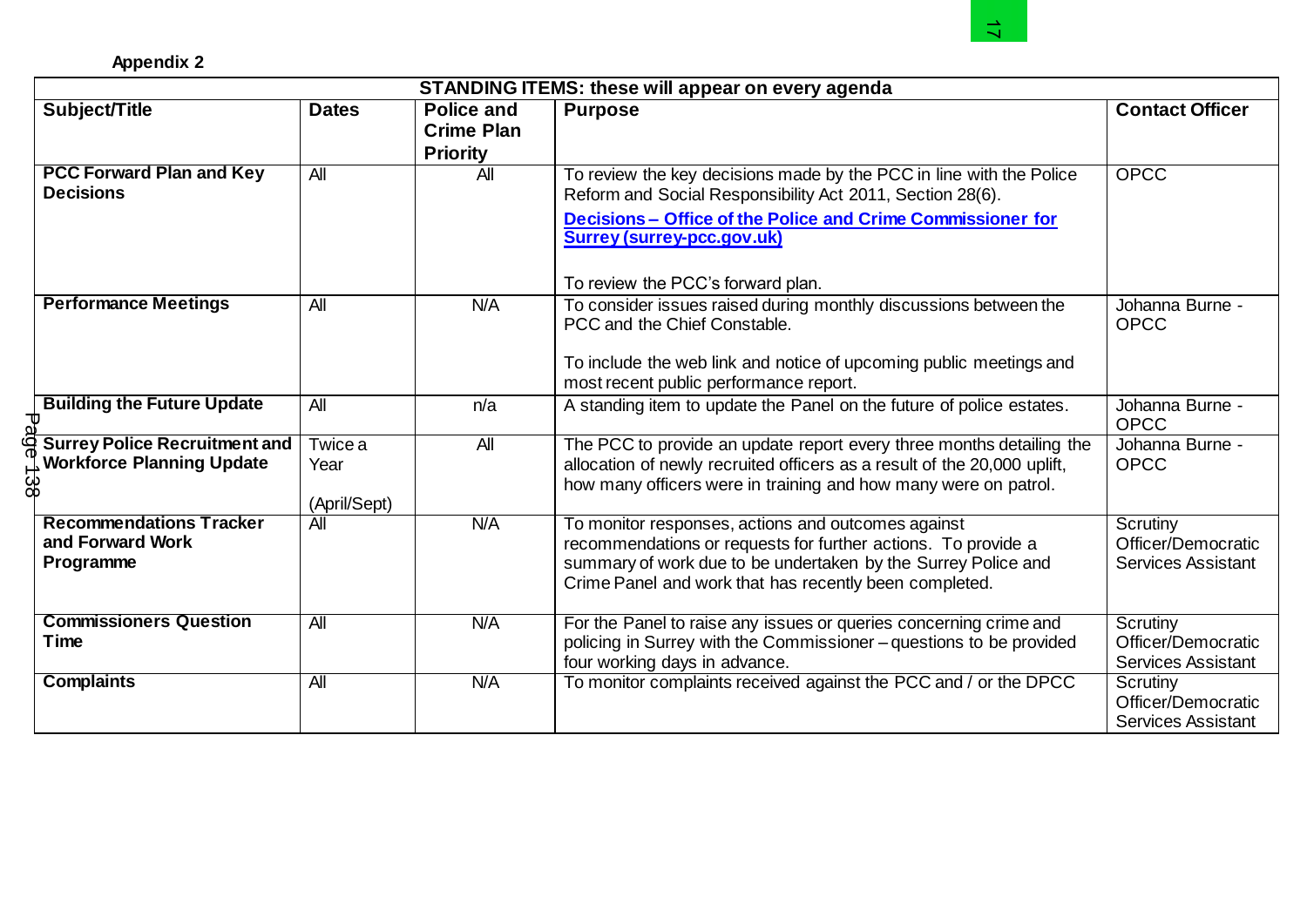| <b>ITEMS KEPT UNDER REVIEW</b> |        |        |                                                        |             |
|--------------------------------|--------|--------|--------------------------------------------------------|-------------|
| <b>ERP (Equip) Programme</b>   | Part 2 | Part 2 | Updates under Part 2 to be provided where appropriate. | <b>OPCC</b> |
|                                |        |        |                                                        |             |